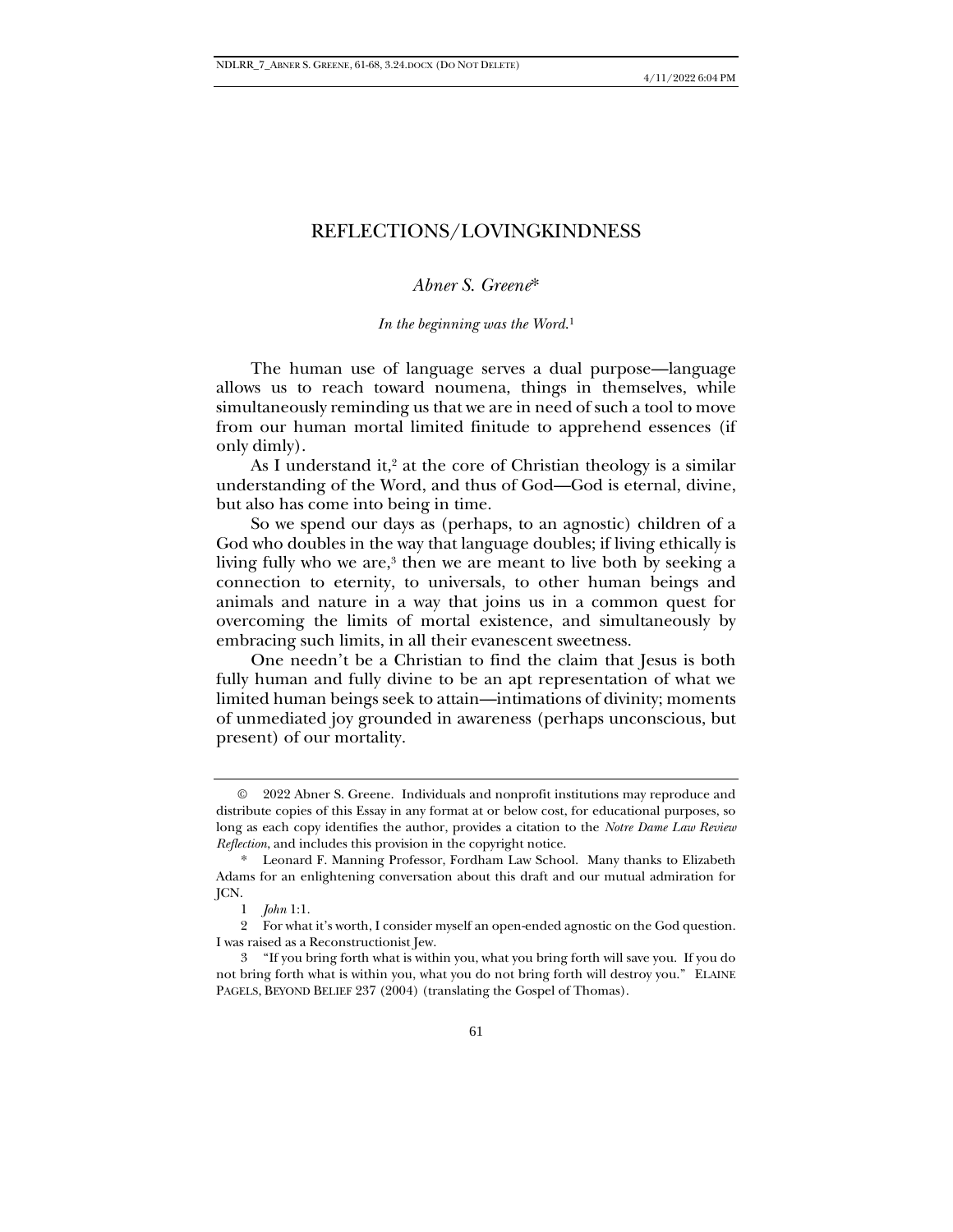### 62 NOTRE DAME LAW REVIEW REFLECTION [VOL. 97:1

What is it like to live in this between, as a person and in one's work? How can we seek to find a connection to the divine—in our own way, perhaps connected to a theistic religion, perhaps otherwise while remaining fully grounded in the small pleasures of everyday existence?

For many years, I've been seeking to understand the part of being human that points toward the eternal and the part that is very much of this world, and the relationship between the two. John Copeland Nagle, more than anyone I have known, lived his life in a quest to find the balance between our relation to the divine and our relation to the glories of the created world.

\* \* \*

John left unfinished a manuscript on Christian humility and environmental law.<sup>4</sup> He states his "lifetime project" to be "to learn how to best integrate Christian teaching and environmental law,"<sup>5</sup> and specifies that his "normative perspective is theocentric," that is, that "[h]uman welfare and the welfare of the rest of the created world are important to us precisely because they are important to God."<sup>6</sup>

As part of this project and theocentric perspective, John also announces the theme of Christian humility—for there to be a single Christian perspective on environmental law (or to claim one) "would not be humble."<sup>7</sup> In a beautiful passage, John lays out the first of two pillars of humility:

[H]umility emphasizes human limits. We have limited knowledge of ourselves, of others, and of the world around us. We are willing to learn new things and to change our minds. We have limited skills and limited abilities to affect the results that we desire. We make mistakes. We can honestly assess ourselves and recognize the value of others. We are not impressed with social rank. We understand our place in the world and recognize that we are not the most important thing in it. We are dependent both on other people and on the natural resources that this world provides. We value things apart from their value for us. We acknowledge that our values are not always shared by others. 8

<sup>4</sup> I understand that the working title was God's Creation & Our Laws.

<sup>5</sup> John Copeland Nagle, Making Environmental Law Humble ch. 1, at 1 (Feb. 18, 2019) (unpublished manuscript) (on file with Professor Bruce Huber).

<sup>6</sup> *Id.* at 9–10.

<sup>7</sup> *Id.* at 12.

<sup>8</sup> *Id.* ch. 2, at 3 (on file with author); John Copeland Nagle, *Humility and Environmental Law*, 10 LIBERTY U.L. REV. 335, 341 (2016).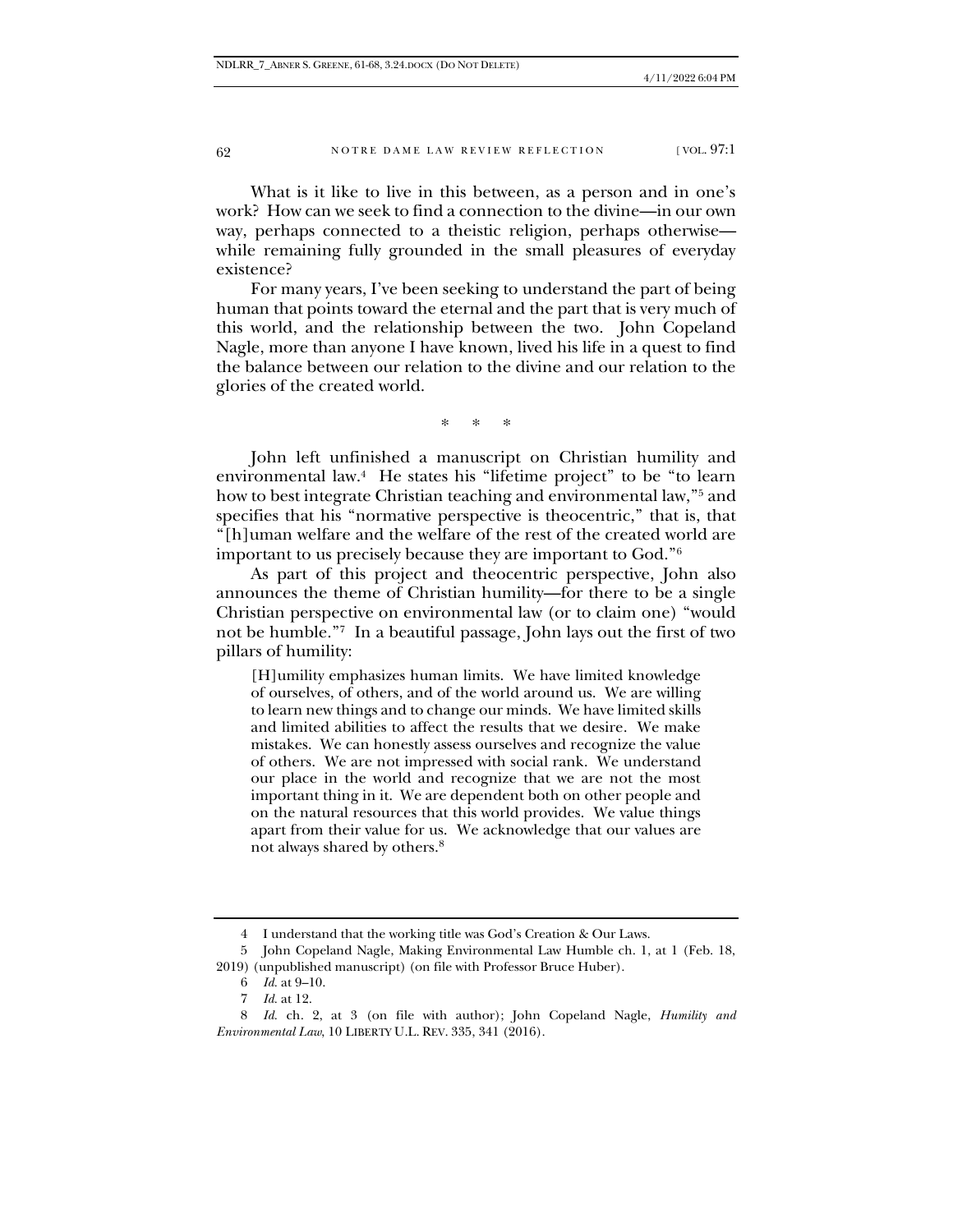### 2022] REFLECTIONS/LOVINGKINDNESS 63

The second pillar of humility "looks at others"; it respects their knowledge; "it appreciates that the values which others hold dear may be diametrically different from our own."<sup>9</sup>

Although John's focus in the manuscript is on humility and environmental law, he pauses to make a broader point about humility and norms, or values, or morality, more generally. First, he writes this: "Perhaps one of the most vital, yet most overlooked, lessons of humility is that we do not share the same values. Much of the sharp political divide that has emerged in the United States results from conflicting moral commitments."<sup>10</sup> And then this:

The members of our pluralist society hold many differing ideas about such fundamental questions as the meaning of life, the beginning and end of life, the proper balance between individual desires and community aspirations, the nature of the common good, and the role of the government in pursuing the common good. 11

\* \* \*

For some time, I have been constructing arguments for a broad view of judicial exemptions (and legislative accommodations) for religious practice. I have developed several intersecting arguments; one in particular overlaps with John's focus on humility, and although I can't prove it, it's possible that my interest in this field (and, more specifically, the piece that overlaps with humility) comes from my friendship and conversations with John.

Why might we think it necessary, at times, to exempt from law a person with religious beliefs that may seem obscure to others, when that person has lost the legislative battle over that law? Don't all of us have to suffer the losses as well as the gains of a robust, open, sometimes fractious democratic lawmaking process? One reason to think judicial exemptions for religious practice may sometimes be warranted is that the legislative process may not be fully open, and thus exemptions may be a proper remedy for any process exclusions. This is an argument I advanced early in my career, in *The Political Balance of the Religion Clauses*. 12 Under the Establishment Clause, legislation may not be based on express, predominant, religious justification; this is

<sup>9</sup> *Id.; see also* John Copeland Nagle, *Humility and Environmental Law*, 10 LIBERTY U.L. REV. 335, 341 (2016).

<sup>10</sup> *Id.* at 4.

<sup>11</sup> *Id.* at 13; John Copeland Nagle, *Humility and Environmental Law*, 10 LIBERTY U.L. REV. 335, 362 (2016).

<sup>12</sup> Abner S. Greene, *The Political Balance of the Religion Clauses*, 102 YALE L.J. 1611 (1993).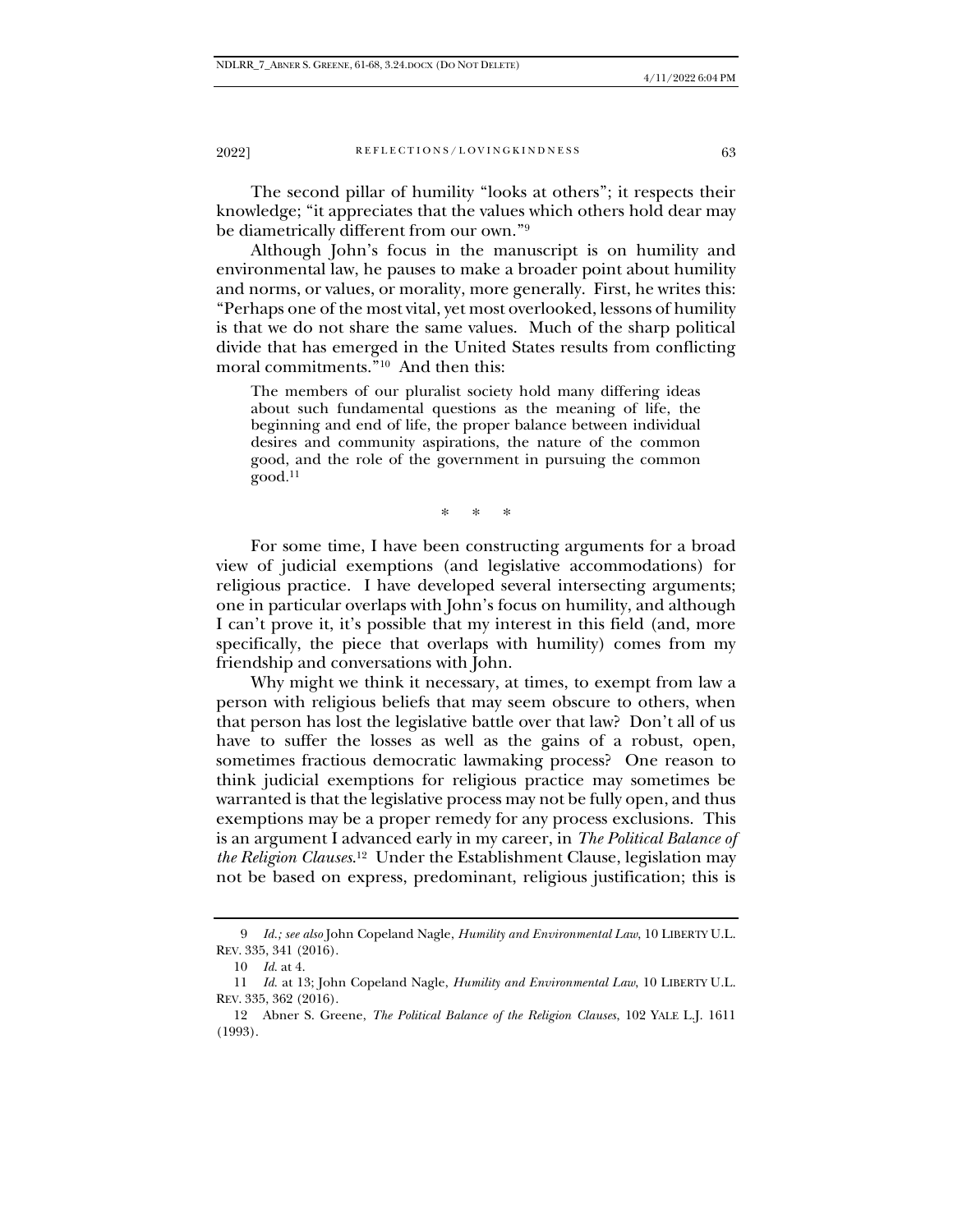### 64 NOTRE DAME LAW REVIEW REFLECTION [VOL. 97:1]

because reference to an extra-human source of normative authority (God, perhaps) is sectarian in an exclusionary way; because we have somewhat silenced religious arguments in lawmaking, we should compensate via the Free Exercise Clause by sometimes granting judicial exemptions (if the legislature hasn't included accommodations in the law).

Later, in my book *Against Obligation*, I advanced a broader version of a similar argument.<sup>13</sup> The predicate this time was not the Establishment Clause bar on laws based in express, predominant, religious justification, but instead the combination of (a) a case against a presumptive (and overridable) moral duty to obey the law (i.e., all laws, all of the time; what is known as the issue of "political obligation"), (b) a correlative case against the state's claim of justified across-the-board authority, and (c) a case for what I call "permeable sovereignty," that is, that the state and other sources of normative authority (such as religion) should be presumptively on par with each other. The combination of these arguments suggests that accommodations and exemptions may allow these other sources of authority to remain prominent in the lives of adherents and ameliorate the state's otherwise unsustainable wholesale claims of authority.

The *Political Balance* and *Against Obligation* arguments are tradeoff or compensation arguments, and may be seen as versions of our publicprivate tradeoff—allowing people rather full purchase for non-state sources of normative authority to govern their lives, while recognizing the role of the state as monopolist over the use of (at least asserted) legitimate force, often protecting legitimate public interests. At the heart of these arguments is a robust understanding of political pluralism as consistent with liberal democracy. And at the heart of this understanding is an argument from a broad political agnosticism, or what one might call humility.

Liberalism, born in religious toleration, is properly cautious about its normative claims. Some disagree and think this is a facade and that liberalism asserts just as many bedrock points (such as toleration and autonomy) as any other -ism. But if we properly distinguish But if we properly distinguish. comprehensive from political liberalism, and deem the latter to be the appropriate grounding for the state, then we properly insist that the state be cautious regarding what it deems bedrock, at least in its regulatory role. If this means toleration is bedrock for the liberal state, then so be it; the alternative is the intolerance of theocracies or secular analogues. Liberal normative caution is based in both epistemic and We must move forward based on current

<sup>13</sup> ABNER S. GREENE, AGAINST OBLIGATION: THE MULTIPLE SOURCES OF AUTHORITY IN A LIBERAL DEMOCRACY (2012).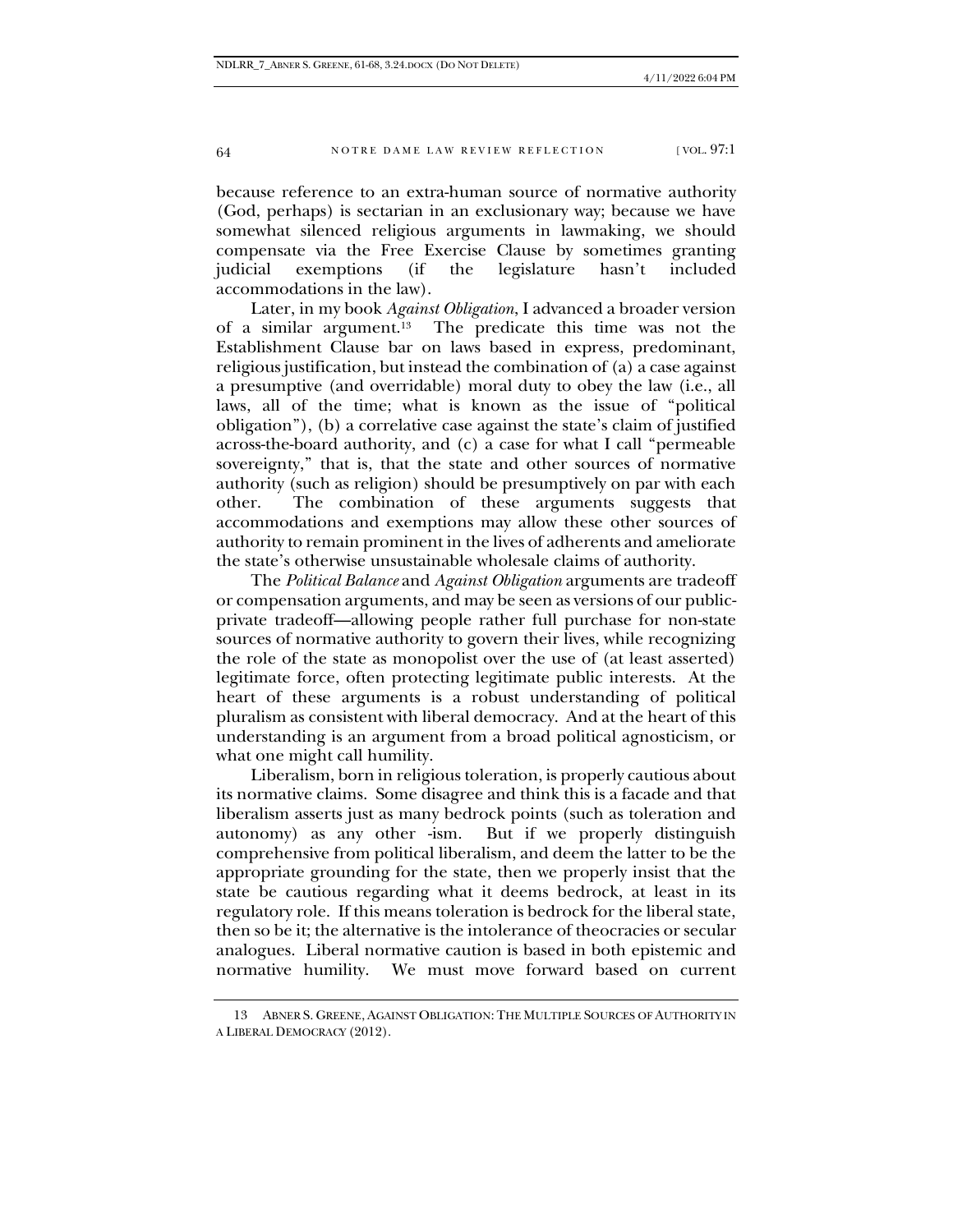### 2022] REFLECTIONS/LOVINGKINDNESS 65

knowledge—but with an openness to revision and being wrong. We can't help but move forward based on our current view of right and wrong—but with an openness to revision and being wrong.

In this way, political liberalism is anti-foundationalist. Political agnosticism, understood as incorporating types of humility, should lead to caution in lawmaking, openness to revision, and a regime of legislative accommodation and judicial exemption that recognizes competing approaches to knowledge and normativity.

In the passages quoted above from John's work on humility, John mentions a duality in humility—acknowledging one's own limits while respecting the knowledge and values of others. And he writes about living in a society in which people sometimes have different values and moral commitments. John wrote these words as part of a larger project about environmental law, in an attempt (I think) to bridge a cultural divide on the subject. But the words could just as well have been written about the kinds of problems that arise in the area of religious accommodations and exemptions.

For we accommodate each other, in a culturally and religiously diverse nation, in many ways. There's an argument that this is just a *modus vivendi*, but the deeper and better argument is that liberal democracy demands this kind of accommodation. So, we might reach accommodations (I call it that rather than compromises) over environmental regulation, not to halve the gains and losses, but out of humble caution and respect. These accommodations may be made up front, in the process of crafting legislation and regulation, or at the back end, after the legislative process is done, through judicial exemption. For my purposes here it doesn't matter which we're discussing. Baked into our constitutional order is an appreciation for political agnosticism—I have called this "multiple repositories of power," or "multiple sources of authority."<sup>14</sup> The point is not just the Madisonian one of checking faction and not just the practical one of keeping one side from gaining too much power and not just the libertarian one of insuring liberty by limiting state authority. Instead, we can see the various ways we divide power—including by accommodating views and values different from ours—as a virtue, not merely as a check. One might call it a kind of political empathy.

There are many complexities here, not least of which is knowing when to accommodate a position that one firmly believes is wrong or incorrect. For to be an advocate of broad political pluralism does not equal being a skeptic or a moral coward or someone who can't take

<sup>14</sup> *Id.* (subtitled "The Multiple Sources of Authority in a Liberal Democracy"); Abner S. Greene, Kiryas Joel *and Two Mistakes About Equality*, 96 COLUM. L. REV. 1, 14 (1996) ("multiple repositories of power").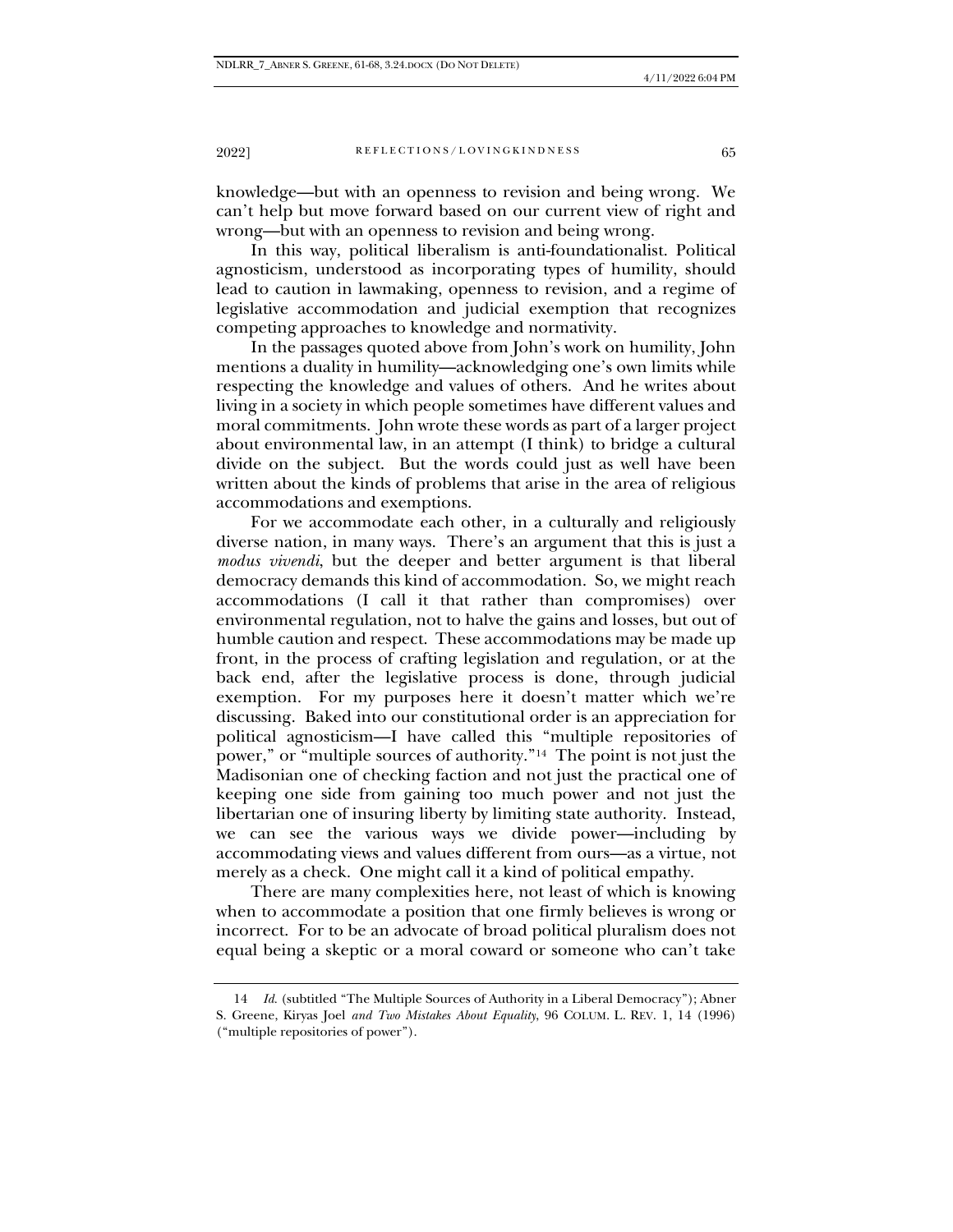#### 66 NOTRE DAME LAW REVIEW REFLECTION [VOL. 97:1]

their own side in an argument. This fits with another of John's points in his manuscript: "[C]laims of scientific truth require three responses from environmental law. First, we must acknowledge that truth exists. Second, we must actively pursue the truth. And third, we must not reject the truth."<sup>15</sup>

\* \* \*

As a religious Christian, John did not reject the truth. Rather, he lived for it. But as a religious Christian who understood the virtue of humility, John also understood the virtue of accommodation, both within environmental law and more broadly. In my friendship with John, both his clear-eyed pursuit of what seemed right and his openmindedness to perhaps being wrong were ever present. We met as twenty-three-year-old 1Ls at Michigan Law School and became fast friends—I'm tempted to say despite the differences in our religious upbringings and theistic perspectives, but perhaps it was because of such differences. I can't speak for John, but I believe I was drawn to what became a longtime, close, and fun friendship with John because we shared so much in spite of our differences. And that duality moved me and continues to move me in a distinctive way.

What did we share, you ask? Here are some items: (i) We had a passion for fun but competitive gaming. Eventually it boiled down to Scrabble and two-handed euchre (a terrific two-handed game!). But along the way it included Risk (John's wife Lisa usually won), Landslide, and Eurorails (for which I made a detailed chart of commodities, prices, and cities :). (ii) We had a passion for arguing gently about politics and the Supreme Court. In the end we probably agreed more than we disagreed ... or maybe that's my Johninfluenced optimism. (John was a fun and funny optimist. For example, he always thought he/we would arrive somewhere earlier than any reasonable person would have thought possible!) (Oh and usually the reasonable person had the better view of timing.) (iii) We saw the ironies in things large and small—this shared sense of humor was probably at the core of our friendship. John was very funny, in a way that someone who knew him just as a devout conservative religious Christian might not have appreciated. (Then again, this is probably just my priors assuming what people assume about the devout.) For example, after John sent me a draft of something and I emailed him about a possible *Chadha*<sup>16</sup> problem (you can look it up), John wrote back: "As you'll see once you reach the second half [of] the paper,

<sup>15</sup> Nagle, *supra* note 5, ch. 8, at 6.

<sup>16</sup> INS v. Chadha, 462 U.S. 919 (1983).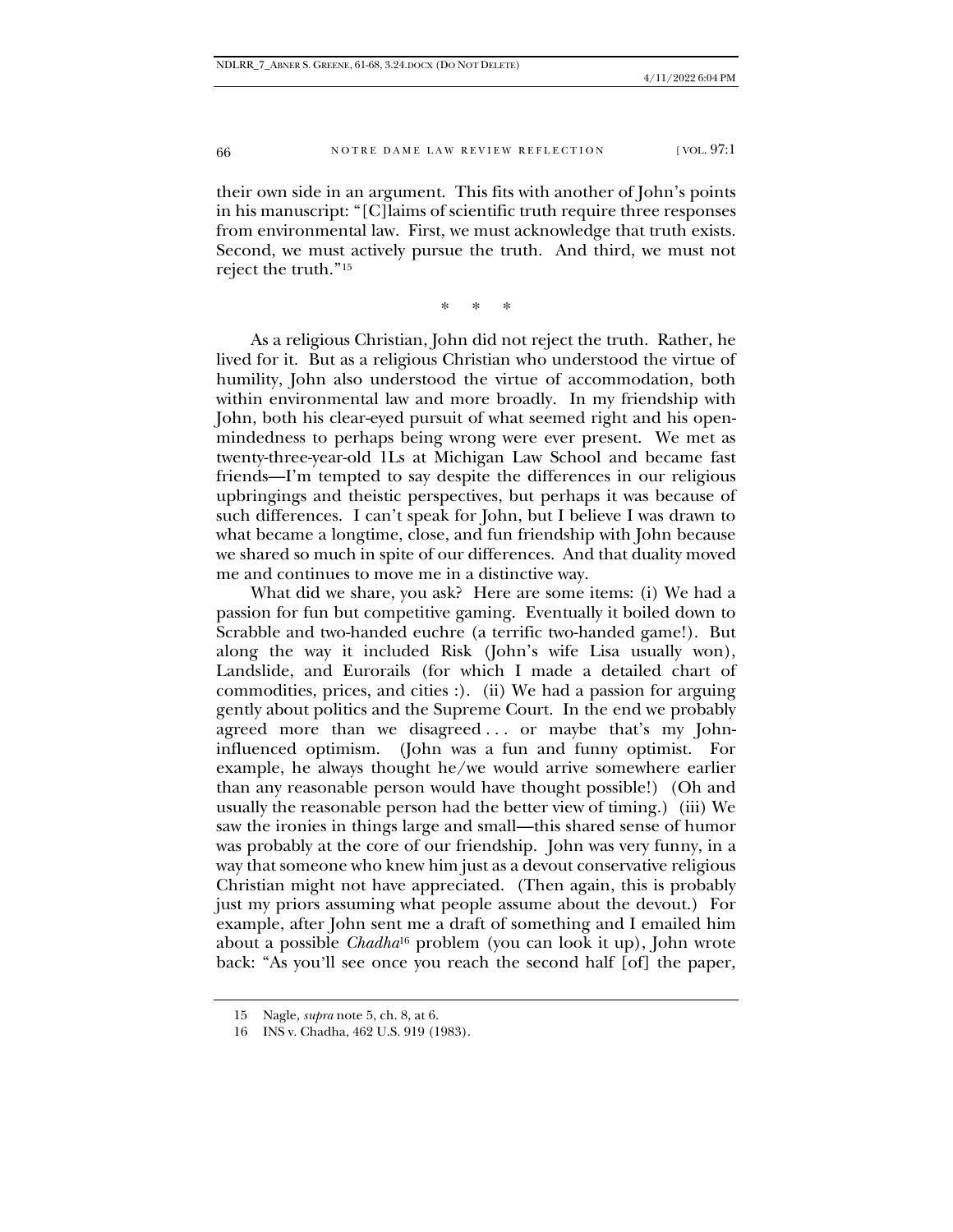### 2022] REFLECTIONS/LOVINGKINDNESS 67

'informal congressional direction' includes a senator grabbing the director of the National Park Service by the collar and demanding that he authorize a certain project. I don't recall that being addressed in *Chadha*." What is irony, after all, but a kind of doubling, of the expected and the unexpected, of something from category A mixed with something from category B, where its appearance makes us smile. John did this frequently, and in me he had a welcome audience.

John was a man of supreme lovingkindness. He was patient. He was open-minded and open-hearted. He was a true friend, a smart friend, and a fun friend. He welcomed me into his home—and over time I got to know his parents, his siblings, his wife, and his children. He introduced me to his colleagues, and always hoped that when I visited the Nagles in Indiana, there would be a way to have a lunch or dinner with one or more of the Notre Dame Law faculty, as well.

John visited all seven continents. He was a talented nature photographer. He saw in us, in other animals, and in the natural world, a reflection, I think, of God's lovingkindness, and of the prospect that things can be better. I think about John every day, and try my best to hold his theistic and existential optimism close to my heart.